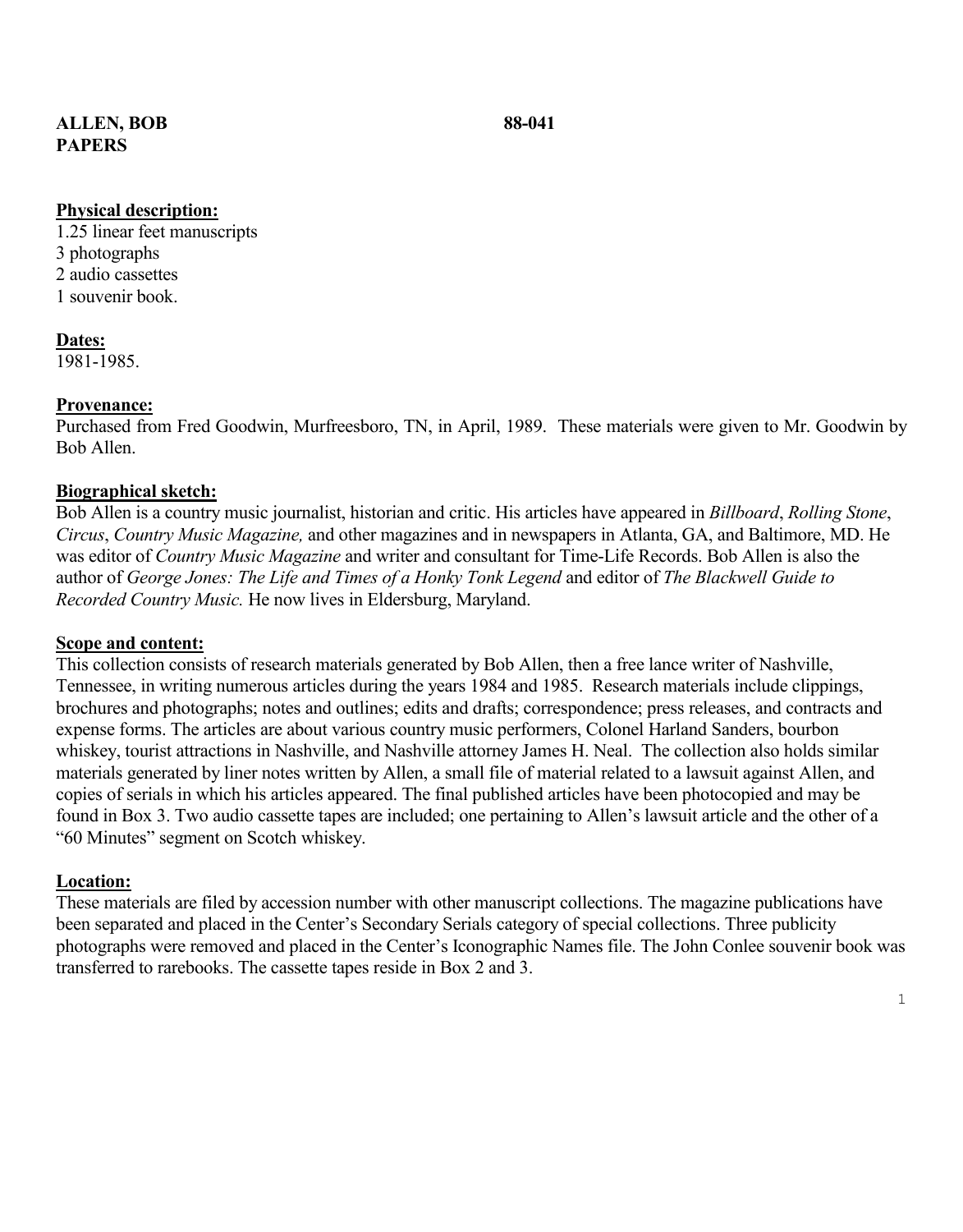# **Bob Allen Papers continued 88-041**

Note: This collection was processed in March 2008 with assistance from students in the MTSU Introduction to Public History class. Newspaper clippings have not been photocopied.

| <b>Box/Folder List:</b> |                       |                                          |
|-------------------------|-----------------------|------------------------------------------|
|                         | <b>Box # Folder #</b> | <u>Description</u>                       |
|                         | 1                     | <b>Press Releases</b>                    |
|                         | $\overline{2}$        | Correspondence                           |
|                         | 3                     | Articles: Gail Davies, Bobby Bare        |
|                         | $\overline{4}$        | Liner Notes, Music Reviews               |
|                         | 5                     | Financial Records, 1984                  |
|                         | 6                     | "Good Times" Nashville                   |
|                         | 7                     | Tourism in Nashville                     |
|                         | 8                     | Roseanne Cash and Rodney Crowell         |
|                         | 9                     | Charlie Pride                            |
|                         | 10                    | <b>Tibby Edwards</b>                     |
|                         | 11                    | Gus Hardin                               |
|                         | 12                    | John Herald                              |
|                         | 13                    | Foreign Travel                           |
|                         | 14                    | Roy Acuff                                |
|                         | 15                    | John Conlee                              |
|                         |                       |                                          |
|                         |                       |                                          |
| Box #                   | Folder#               | <b>Description</b>                       |
|                         | 1                     | David Allen Coe                          |
|                         | $\overline{c}$        | Emmylou Harris                           |
|                         | $\overline{3}$        | Tracy Lynn Gunderson                     |
|                         | $\overline{4}$        | <b>Waylon Jennings</b>                   |
|                         | 5                     | <b>Colonel Harland Sanders</b>           |
|                         | 6                     | Court Trial, October 1984                |
|                         | $\overline{7}$        | Lawsuit Article (cassette tape included) |
|                         | 8                     | <b>Ricky Scaggs</b>                      |
|                         | 9                     | <b>Tom Russell</b>                       |
|                         | 10                    | Kathy Mattea                             |
|                         | 11                    | <b>Chet Atkins</b>                       |
|                         | 12                    | Johnny Western                           |
|                         | 13                    | The Kendalls                             |
|                         | 14                    | The New Grass Revival                    |